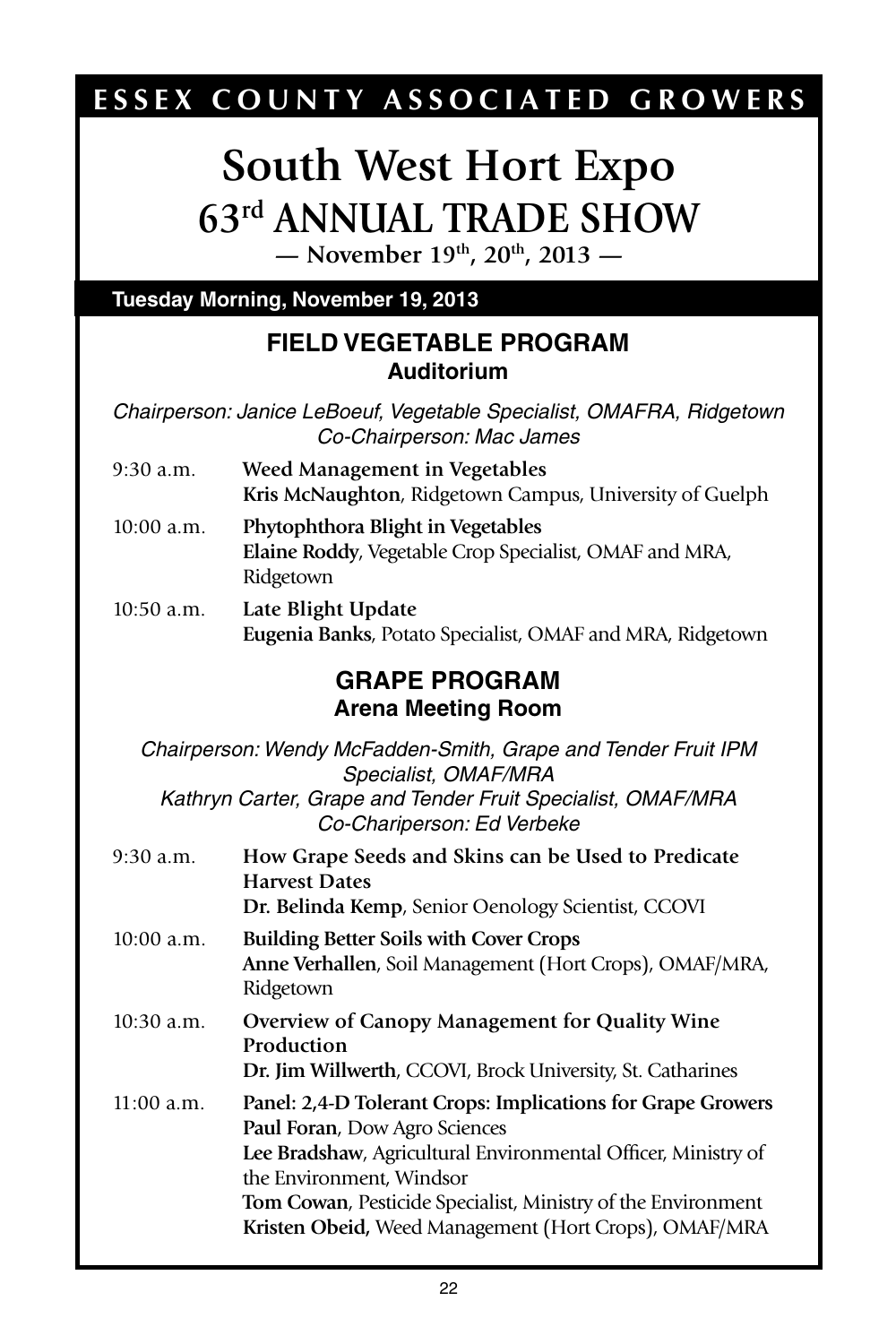#### **Tuesday Afternoon, November 19, 2013**

### **SOCIAL MEDIA PROGRAM Auditorium**

*Chairperson: Leslie Huffman, Apple Specialist, OMAFRA Co-Chairperson: Chuck Baresich*

- 2:00 p.m. **Let's Get Digital: from getting started to social media fitness Kelly Ward**, OMAFRA
- 2:30 p.m. **Is Social Media Useful for Agriculture? Simon Crouch**, CFCO Radio, Blackburn News, Chatham
- 3:00 p.m. **Take your Business Social Aaron Howell**, Director, Business Development, Blurt Marketing, a technology partner of The Windsor Star
- 3:30 p.m. **Grower Panel: How I Use Social Media Joy Westlaken,** Empire Valley Farm Market and Greenhouse, Wallacetown **Doug Balsillie,** The Fruit Wagon, Harrow **Chuck Baresich,** Haggerty Creek, Bothwell
- 4:00 p.m. **Adjourn**

## **SPRAY APPLICATION WORKSHOP**

2-4 p.m. A 2 hour session on how nozzles work and how to make them do what you want them to do. Jason Deveau, OMAF and MRA Application Technology Specialist, will use his patternator and other materials to examine the inner workings of your spray equipment, and learn how to improve their performance. This information will be of interest to both field and greenhouse growers

#### **Tuesday Evening, November 19, 2013**

# **Greenhouse vegetable speaker Program Auditorium**

*Chairpersons: Gillian Ferguson (OMAFRA) and Shalin Khosla (OMAFRA) Co-Chairperson: Corey Versnel and Tony Mastronardi*

- 7:00 p.m. **Overview of the 2013 Growing Season.**
- 7:20 p.m. **Kams Grower Supply**
- 7:40 p.m. **Lighting Research Shalin Khosla**, OMAFRA and **Xiuming Hao**, AAFC
- 8:10 p.m. **Bee Vectoring Less Shipp**, AAFC Harrow
- 8:40 p.m. **VRIC: The Greenhouse Facility Bill Ingratta**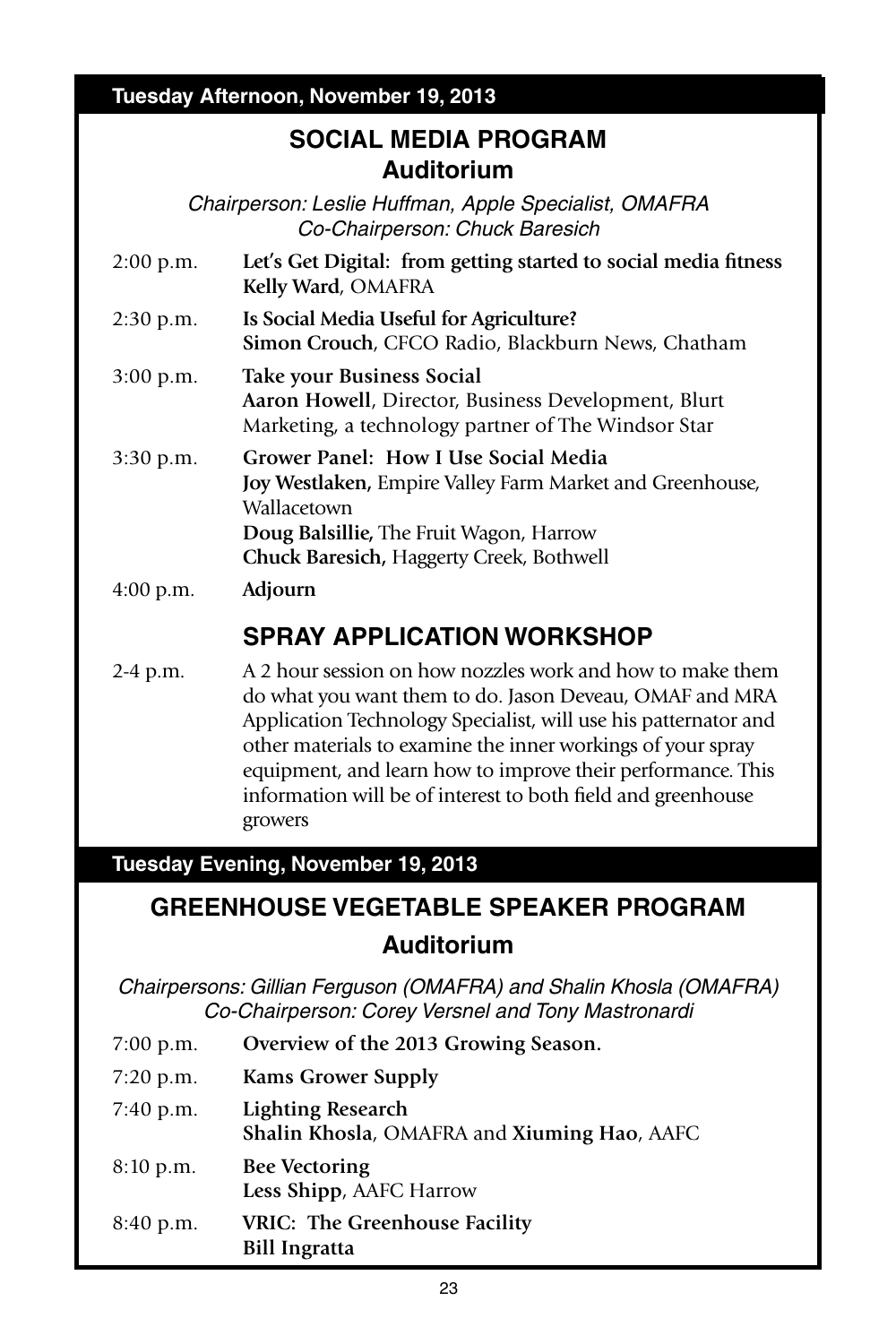| 8:50 p.m.                                                  | <b>Update on MOE Program</b><br>Teri Gilbert, MOE                                                                                                                             |  |
|------------------------------------------------------------|-------------------------------------------------------------------------------------------------------------------------------------------------------------------------------|--|
|                                                            | <b>Wednesday Morning, November 20, 2013</b>                                                                                                                                   |  |
| <b>FRUIT PROGRAM</b><br><b>Auditorium</b>                  |                                                                                                                                                                               |  |
|                                                            | Chairperson: Leslie Huffman - Apple Specialist, OMAFRA<br>Co-Chairperson: Keith Wright                                                                                        |  |
| $9:30$ a.m.                                                | <b>Building Strong Trellis to Support Large Crops</b><br>Hugh Fraser, Agricultural Engineer, OMAFRA. Vineland                                                                 |  |
| $10:00$ a.m.                                               | New and Old Pests: IPM update<br>Kristy Grigg-McGuffin, Pome Fruit IPM Specialist, OMAFRA,<br>Simcoe                                                                          |  |
| $10:30$ a.m.                                               | New Rootstocks for Tree Fruit<br>John Cline, University of Guelph, Simcoe                                                                                                     |  |
| $11:30$ a.m.                                               | <b>Ontario Apple Growers, District 1 Annual Meeting</b><br>Brian Gilroy, Chair, OAG<br>Kelly Ciceran, Manager, OAG                                                            |  |
|                                                            | <b>ORGANICS PROGRAM</b><br><b>Arena Meeting Room</b>                                                                                                                          |  |
|                                                            | Chairperson: Evan Elford<br>Co-Chairperson: Corey Versnel                                                                                                                     |  |
| $9:30$ a.m.                                                | Organic Certification for Fruit and Vegetable Producers:<br>What to Expect from your Certification Body (50 minutes)<br>Dave Lochman, Certification Manager, Pro-Cert Organic |  |
| 10:30 a.m.                                                 | Biopesticides for Organic Vegetable Production (25 minutes)<br>Melanie Filotas, IPM Specialist for Speciality Crops, OMAF and<br><b>MRA</b>                                   |  |
| $11:00$ a.m.                                               | Insect Challenges in Organic Berry Production (25 minutes)<br>Pam Fisher, Berry Crops Specialist, OMAF and MRA                                                                |  |
|                                                            | Wednesday Afternoon, November 20, 2013                                                                                                                                        |  |
| <b>SOILS &amp; COVER CROP PROGRAM</b><br><b>Auditorium</b> |                                                                                                                                                                               |  |
|                                                            | Chairperson: Anne Verhallen<br>Co-Chairperson: Tony Mastronardi                                                                                                               |  |
| 1:00 p.m.                                                  | Soil Organic Matter – the cornerstone of better soils<br>Adam Hayes, Soil Management Specialist, Ontario Ministry of<br>Agriculture and Food and Ministry of Rural Affairs    |  |